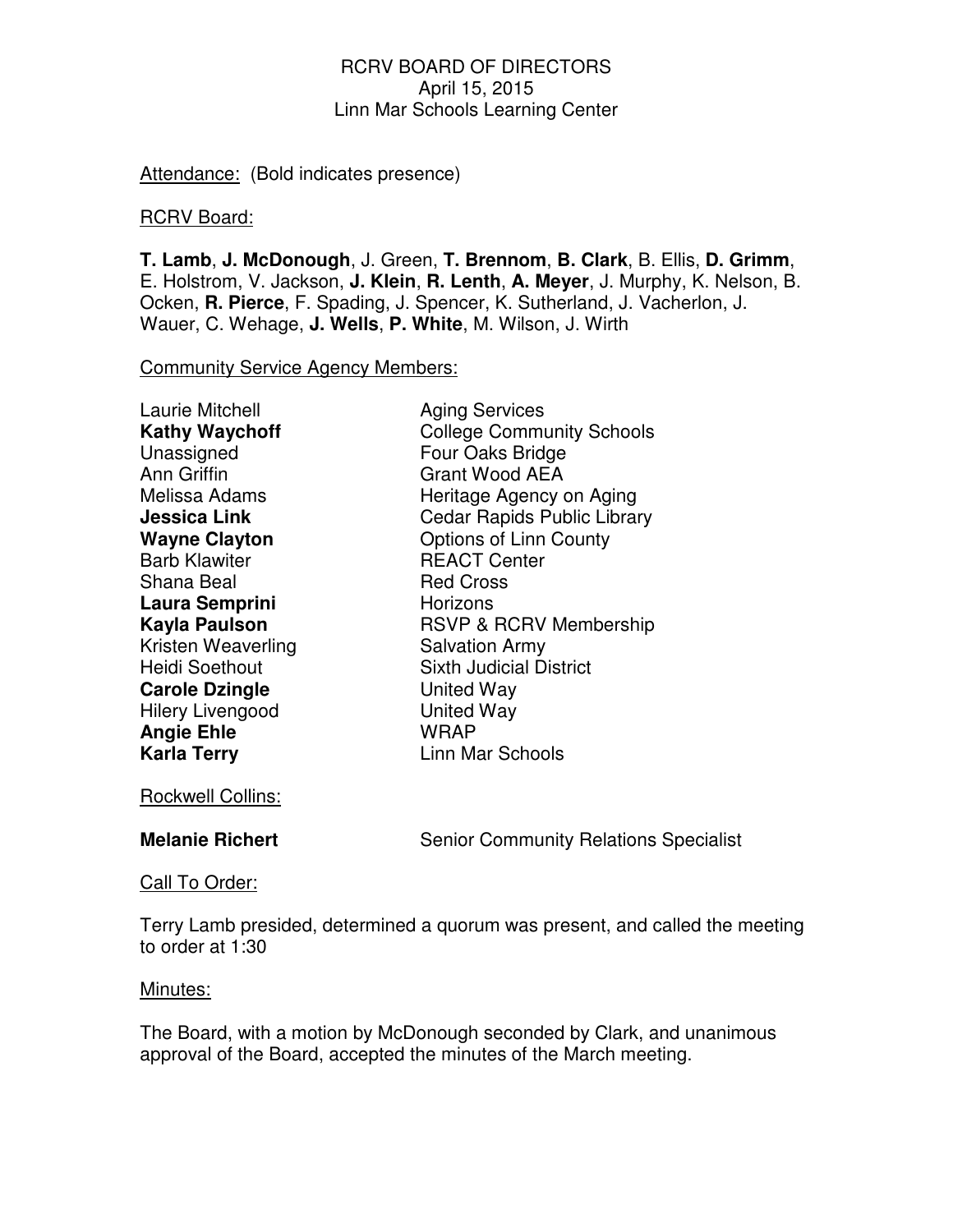Presentation: Bob Read and Jeff Frost, teachers at Linn Mar, presented the school's programs in technology. Seventh grade students are using AutoDesk, robotic development kits and 3D printing. The school offers 156 courses in technology. Old time shop courses are replaced by CNC technology for wood and metal fabrication. Their robotics program will compete at the world championship level in Saint Louis. The campus is currently spending \$30M for renovation in science, agriculture and STEM. The Ag department offers 7 courses and has one full time teacher.

One major area is Project Lead the Way curriculum to address biotech engineering. The program integrates middle school and high school programs to get the benefits of continuity.

Teacher training and continuing education is though programs with Iowa State.

**Old Business:** Phil White announced receipt of three applications for RCRV grants with more on the way. Grant awards will happen in June.

# **New Business**: None

# **Partner Agency Reports:**

# **Laura Semprini** – Horizons

Horizons will host an appreciation event on the  $30<sup>th</sup>$  of this month. They will partner with the library for Money Smart Week on Saturday and Sunday. Laura and spouse enlisted in the Peace Corps, so this is her last board meeting. She sent the following by email:

It was nice to be at today's meeting to say goodbye. As promised, I am connecting you with Ms. Sherita Jenkins, one of Horizons' Volunteer Coordinators. Sherita does great work managing our volunteers and I think will be an excellent representative for Horizons as a partner agency on the RCRV board.

Sherita is copied on this email, and her contact information is:

sjenkins@horizonsfamily.org 319-398-3943 ext. 1012

I am grateful for the opportunity to have worked together over the past year and a half or so. Keep up the good work!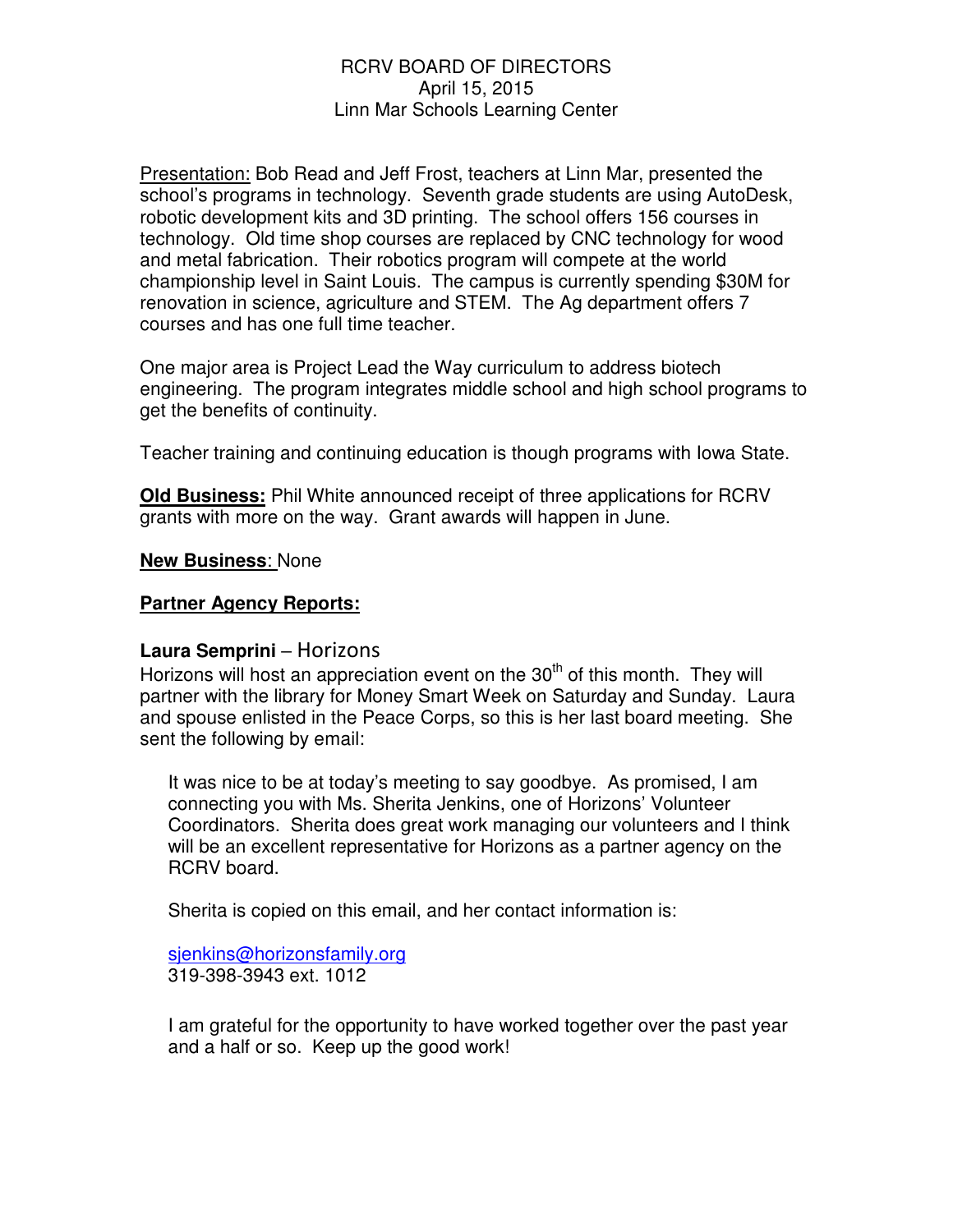#### RCRV BOARD OF DIRECTORS April 15, 2015 Linn Mar Schools Learning Center **Kayla Paulson** – **United Way's 55+ Initiative Report**

Mark your calendars for United Way's 55+ Initiative Annual Volunteer Appreciation Event on Wednesday, May 27. If you, or someone you know, are interested in serving on a committee to plan the event please contact Kayla at 319.398.5372 x837 or Kayla.Paulson@uweci.org.

Friday is the last day to register for United Way's Outstanding Volunteer Awards Breakfast. RCRV Nominee, John Wauer, is a finalist.

Friday, May 8<sup>th</sup> United Way is looking for 4 volunteers to help sort Day of Caring T-shirts for companies. The opportunity consists of grabbing a company t-shirt order list and selecting the right sizes and quantities. Putting the shirts, pull list, information packet, etc. in the box and making sure that it is labeled with the company name (and if there is a box count – "box 1 of 3"). If you are interested in this one-time couple hour volunteer opportunity please let Kayla Paulson know (319.398.5372 x 837 or KPaulson@uweci.org).

United Way's 55+ Initiative will be sending out a volunteer survey that should take about 15 minutes. There will be the option to take it online or via paper survey. If you have any questions please contact Kayla Paulson at 319.398.5372 x 837 or KPaulson@uweci.org.

#### **Angie Ehle** – WRAP

Thirteen projects are complete this year, and thirteen more are in queue.

# **Wayne Clayton** – Options

We continue our focus on building up our Day Hab program, which emphasizes community integration and skills of daily living. No paid contract work takes place in this program, but there is a great deal of connection with our community partners and many volunteer opportunities available for the people we serve. Ì

# **Carole Dzingle** – United Way

 The United Way Day of Caring is coming up, along with the Volunteer Breakfast at Hills Bank in Hiawatha. United Way tote up the value of area volunteerism; it comes to about \$6M in value.

# **Kathy Waychoff** – College Community Schools

All students and staff are looking forward to the end of the school year. The greenhouse RCRV helped with is great. Prairie had 105 volunteers for the interview practice program

**Jessica Link** – Cedar Rapids Public Library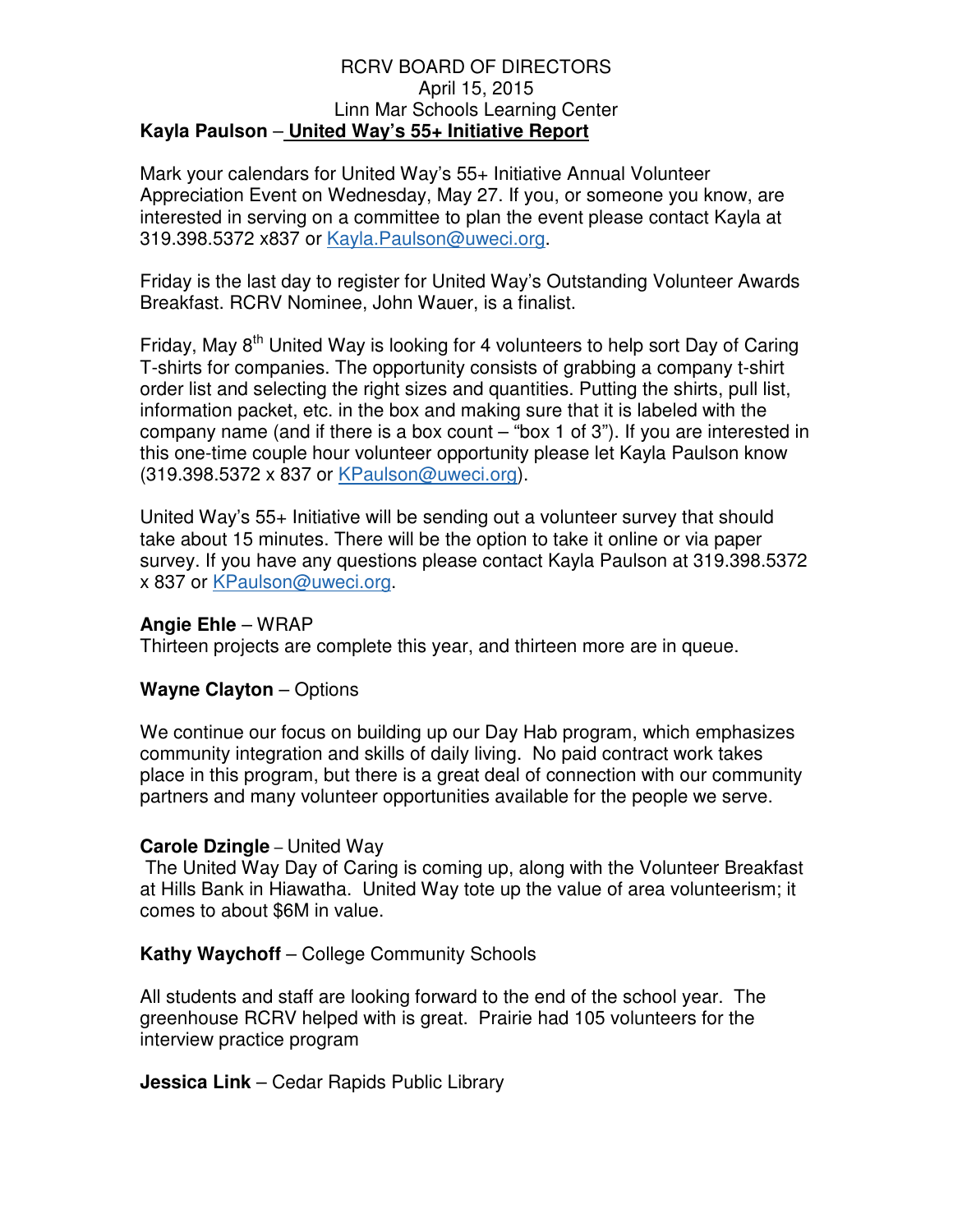The library is preparing for the summer reading program, and could use some volunteers.

The new building received a rare recognition from an architectural society; it is one of six buildings in the world recognized for the green design features.

# **Committee Reports:**

**John McDonough** - Community Projects:

- Jack Murphy has completed the 12 large ball launchers for Grant Wood AEA. He delivered to Ann Griffin during the last period.
- AARP and VITA tax efforts have been completed for 2015.
- UnityPoint Health St Lukes SHIIP and John Wauer are up for awards at UWECI. Voting was completed on 4/9/15. Winners will be announced at their annual breakfast being held at the Hotel at Kirkwood on April 23, 2015.
- On 5/4/2015 I will represent the UnityPoint Health St Lukes Hospital SHIIP program at the annual American Hospital Association program meeting in Washington DC for a Hospital Awards for Volunteer Excellence (HAVE) award. The St Lukes program was selected from over a hundred entries. We saved our clients over \$700.000 this past year.
- We had a visit from Sean Martin a RC employee who presented to us an idea for using High School juniors and seniors for summer programs where they would video tape various projects for major concerns in the Cedar Rapids area. Sean would like help from us in organizing the program and then in starting it up.
- The first public night for the EIOLC was held this month at the observatory. They had over 100 attendees. Things went well with the lessons in light display providing the highlights.
- The Governor Awards will be held at Linn-Mar High School Auditorium this year. The date has not been selected yet. Rockwell Collins will again provide the refreshments at the event. RCRV will provide parking attendants as well as ushers for this event. The Governor and Lieutenant Governor have been invited to join us at RCRV's and the REACT's annual appreciation event this year which will be held after the Governor's Award Ceremonies at a local restaurant. We have gone to the Outback the past two years.